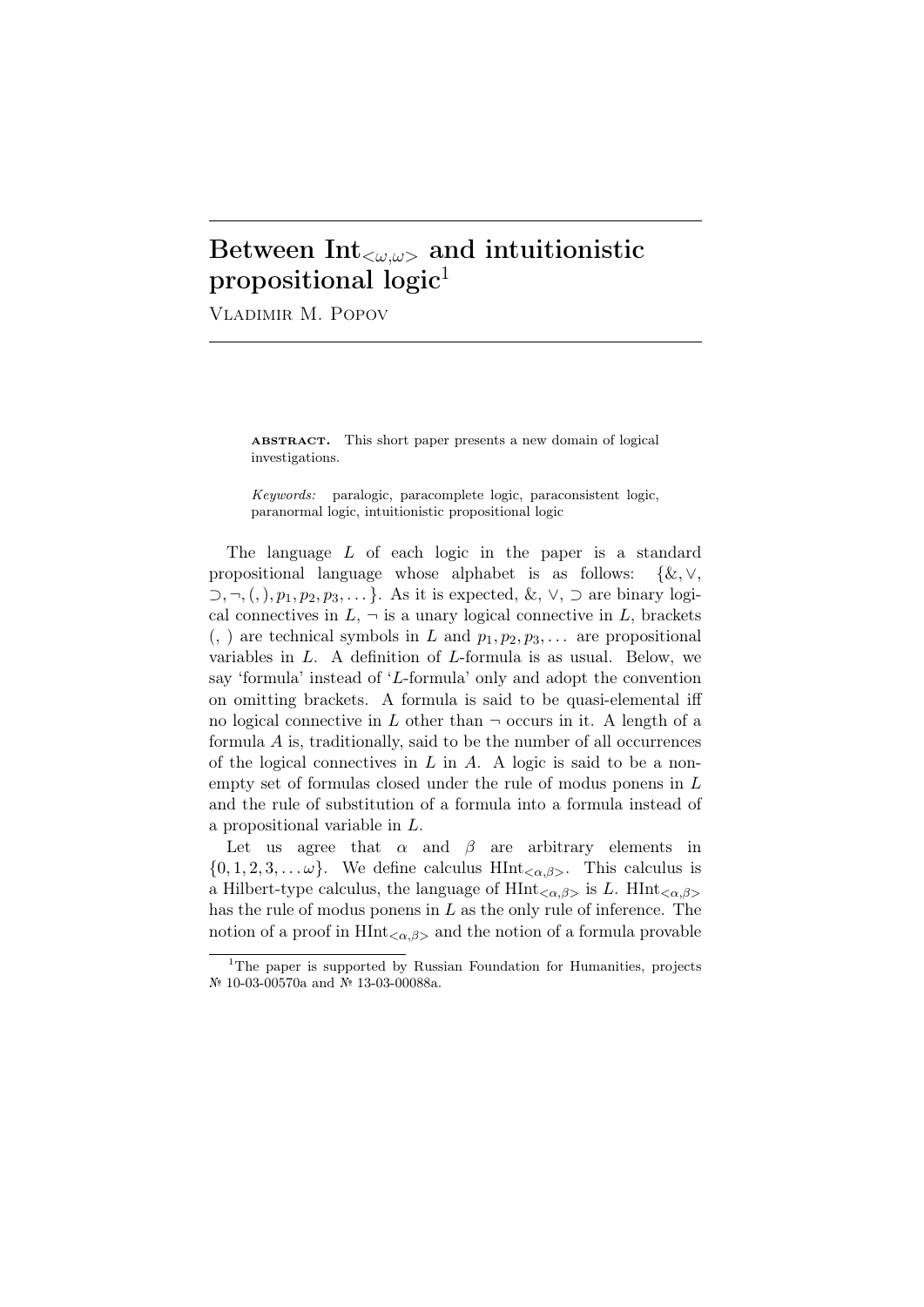in this calculus are defined as usual. Now we only need to define the set of axioms of  $\text{HInt}_{\leq \alpha,\beta>}$ .

A formula belongs to the set of axioms of calculus HInt*<α,β>* iff it is one of the following forms (*A*, *B*, *C* denote formulas):

(I) (*A ⊃ B*) *⊃* ((*B ⊃ C*) *⊃* (*A ⊃ C*)), (II) *A ⊃* (*A ∨ B*), (III) *B* ⊃ (*A*  $\vee$  *B*), (IV) (*A* ⊃ *C*) ⊃ ((*B* ⊃ *C*) ⊃ ((*A*  $\vee$  *B*) ⊃ *C*)), (V) (*A*&*B*) *⊃ A*, (VI) (*A*&*B*) *⊃ B*, (VII) (*C ⊃ A*) *⊃* ((*C ⊃ B*) *⊃* (*C ⊃* (*A*&*B*))), (VIII) (*A ⊃* (*B ⊃ C*)) *⊃* ((*A*&*B*) *⊃ C*), (IX)  $((A\&B) \supset C) \supset (A \supset (B \supset C)), (X, \alpha) \supset D \supset (D \supset A),$  where *D* is formula which is not a quasi-elemental formula of a length less than  $\alpha$ ,  $(XI, \beta)$   $(E \supset \neg (B \supset B)) \supset \neg E$ , where *E* is formula which is not a quasi-elemental formula of a length less than *β*.

Let us agree that, for any *j* and *k* in  $\{0, 1, 2, 3, \ldots \omega\}$ , Int<sub>ciks</sub> is the set of formulas provable in  $\text{HInt}_{\leq i,k>}$ . It is clear that, for any *j* and *k* in  $\{0, 1, 2, 3, \ldots \omega\}$ , a set Int<sub> $\langle i,k \rangle$ </sub> is a logic. It is proved that  $Int_{\leq 0,0>}$  is the set of intuitionistic tautologies in L (that is, the intuitionistic propositional logic in *L*). By *S* we denote the set of all logics which include logic Int*<ω,ω>* and are included in Int*<*0*,*0*<sup>&</sup>gt;* and by *ParaInt* we denote  $S \setminus {\text{Int}_{\leq 0,0>} }$ . Note logic  ${\text{Int}}_{\leq \omega,\omega>}$  is the intersection of all logics, other than itself, in *ParaInt*. The set *ParaInt* is of interest for scholars who study paralogics (paraconsistent or paracomplete logics). The set *ParaInt* contains (1) a continuous set of paraconsistent, but non-paracomplete logics, (2) a continuous set of paracomplete, but non-paraconsistent logics, (3) a continuous set of paranormal logics. We have some results concerning both logics from *ParaInt* and classes of such logics. In particular, we have methods to construct axiomatisations (sequent calculus and analytic-tableaux calculus) and semantics (in the sense of Kripke) for any logic  $\text{Int}_{\leq i,k>}$ , where *j* and *k* in  $\{0,1,2,3,\ldots\omega\}$ .

## References

- [1] Popov, V. M., Two sequences of simple paranormal logics, *Modern logic: theory, history and applications in science. The proceedings of the IX All-Russian Scientific Conference, June 22-24, 2006*, St.- Petersburg, SPbU Publishers, 2006, pp. 382–385 (in Russian).
- [2] Popov, V. M., Intervals of simple paralogics, *Proceedings of the V conference "Smirnov Readings in Logic", June, 20-22, 2007*, M., 2007, pp. 35–37 (in Russian).